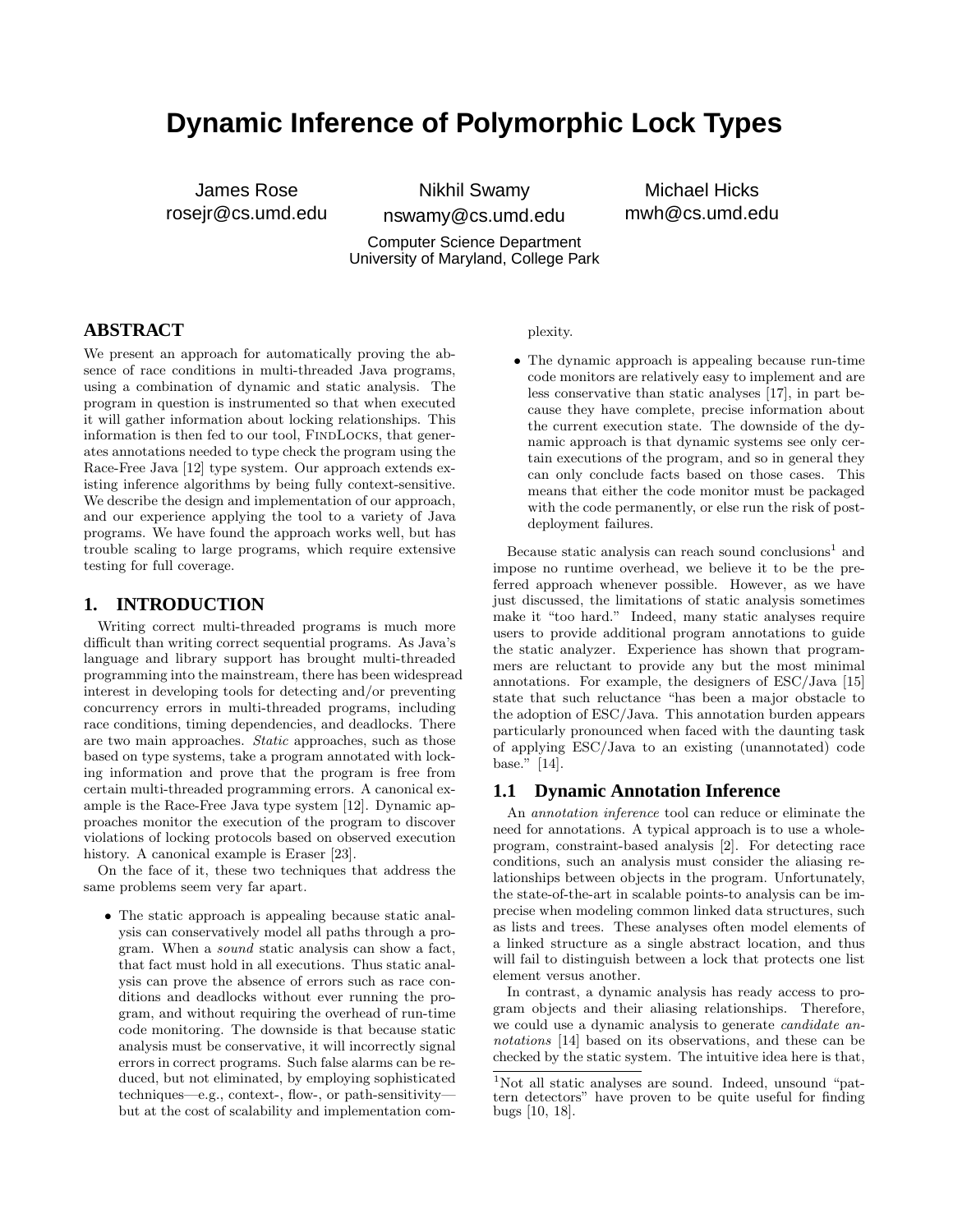just like for problems in NP, it may be difficult to generate correct statements about a program, but it is easy to check them. We call this combination of dynamic and static analysis dynamic annotation inference.

#### **1.2 Contributions**

We are exploring the possible benefits of dynamic annotation inference. In this paper, we describe the progress we have made on a prototype system that employs an Eraserlike dynamic analysis to generate candidate annotations for the Race-Free Java (RFJ) type system [12]. This paper makes the following contributions:

- We present a new algorithm (Section 2) for dynamic annotation inference. Our algorithm improves on prior static [14] and dynamic [1] algorithms in being fully context-sensitive (polymorphic), and thus is able to infer types for more programs.
- We describe our experience applying our tool FIND-Locks to prove the absence of race conditions in a number of variously-sized Java programs (Section 3). This experience speaks to both the power of the static checking system (RFJ) and the efficacy of dynamic inference. We extend prior studies in both areas [13, 1]. In our experience, dynamic inference imposes reasonably little runtime overhead, and infers most needed annotations.
- After comparing to related work (Section 4) we present a number of lessons learned, and lay out a path for continuing work (Section 5). Two key lessons learned are as follows. First, dynamic analysis can frequently discover properties that typical type-based static analyses cannot check. We must consider new, path-sensitive static analyses that can take advantage of dynamicallydiscovered information. Second, the larger the program being checked, the more difficult it is to write test cases that cover all its code. In the end, we believe the most effective approach will be to combine static, whole-program analysis with dynamic traces to improve the quality of the inferred types.

## **2. DYNAMIC LOCK TYPE INFERENCE**

To check for race conditions, most static and dynamic tools seek to infer or check the guarded-by relation. This relation describes which memory locations (and possibly what sequence of operations) are guarded by which locks. Assuming that this relation is consistent, we can be sure that a particular data object or operation will only be accessed when a lock is held, thus ensuring mutual exclusion. In a dynamic system like Eraser [23], the guarded-by relationship is inferred at run-time. In static type checking systems, types expressing what locks guard which locations must be specified by the programmer as annotations, though well-chosen defaults can make the task easier.

#### **2.1 Race-Free Java**

The RFJ type system requires that each field f of class C be guarded by either an internal or an external lock for f. To prevent race conditions, this lock must be held whenever f is accessed. An internal lock is any "field expression" in scope within class C, i.e., an expression of the form this.f1.f2...fn or D.f1.f2...fn, where f1 is a static field of D. An external lock is one that is acquired outside the scope of C by users of C's methods or fields. In RFJ, an external lock is expressed as a class parameter called a ghost variable. The guarded-by annotation can refer to this variable as if it were a local field; however, it cannot be acquired within the class, because it is a type-level variable that exists only at compile-time. All locks must be final.

Here is a small example of a class that contains both an internal and external lock:

```
class C<ghost Object o> {
 int count guarded_by this;
 int value guarded_by o;
 synchronized void set(int x) requires o {
   count++value = x;
 }
}
```
C's field count is guarded by this, an internal lock, while value is guarded o, an external lock. The method set ensures these locks are always held when the fields are accessed. In particular, the fact that set is synchronized means that the lock this is held when it executes, and thus accessing count is legal. In addition, the requires clause ensures that o is held whenever set is called.

A ghost variable is instantiated when the object is created. For example:

```
C<this> x = new C<this>();
synchronized (this) {
 x.set(1);
}
```
This code fragment creates a C object, instantiating its external lock with the current object. Thus, the call to x.set(1) is legal, because the external lock is held before the call.

RFJ also supports the notion of a class whose objects are never shared between threads (they are thread local), and thus no lock need be held to access their fields. This mechanism for thread-local data is a weakness of the RFJ type system, as we elaborate further in Section 3.

## **2.2 Dynamic Annotation Inference**

Our goal is to automatically infer guarded\_by and requires annotations for unannotated Java programs. To do this, the target program is instrumented and executed, and we use an Eraser-like algorithm to infer the guarded-by relationship dynamically. The results are used to generate candidate annotations that can be checked statically.

During execution, for every object  $o$  and field  $f$  we maintain the set  $lockset(o, f)$ . The lockset is the set of locks that are consistently held when accessing o.f. In Eraser, locks and objects o are merely machine addresses. We must additionally store statically expressible "names" for each lock. These names are of the form  $(C, L)$ , such that within an instance of class C, L is a valid field expression for the object. Because some objects have an infinite number of potential names (e.g., List.next.next.next ... for a cyclic linked list) we set a constant maximum length for the names.

We also maintain a set containing all locks currently held, and their names. Every field access uses this set to refine the lockset for the involved object/field pair: the set of objects in the lockset is intersected with the set of locks currently held; additionally, the set of names for each object in the lockset is intersected with the set of names that is currently valid for that lock.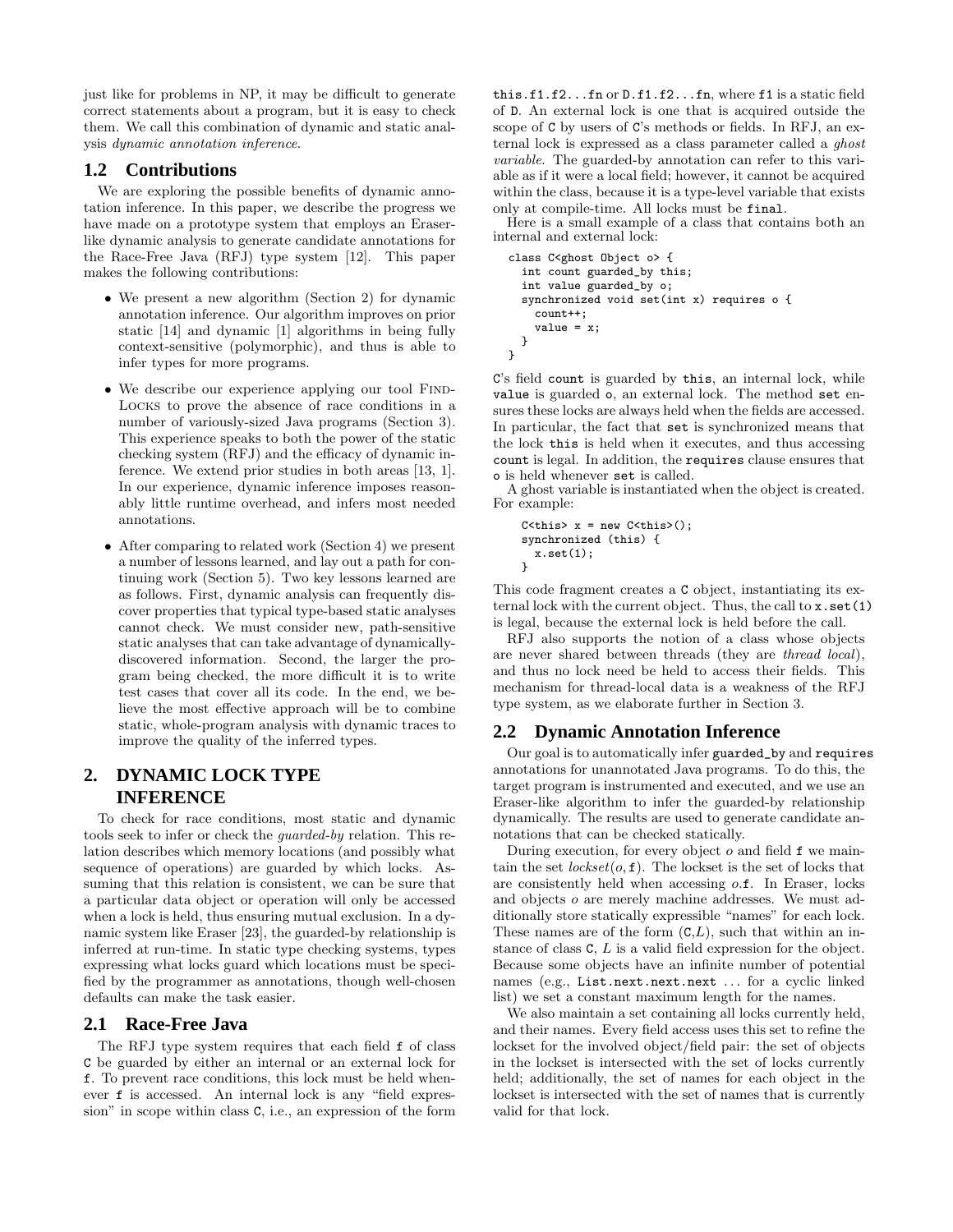Once the execution has completed, we attempt to resolve each field's lockset into either an internal or external lock. Consider the result set:

$$
R(C.f) = \{(o, ls) | ls = lockset(o, f)\}
$$

If we can find a single field expression  $L$  within the scope of C such that, for all  $(o, ls) \in R(C.f), L$  names an object in ls, then we have found an internal lock for C.f. In the common case, this means simply looking for a field of C, preferably this, that guards f in every instance of C. We also consider static fields of another class if no internal field exists.

If no internal lock exists, we must parameterize C and look for names at  $C$ 's allocation sites. Let  $allocsite(o)$  be the allocation site where the object o was allocated. Let  $\textit{allocator}(o)$  be the address of this when o was allocated. We can partition the result set based on allocation site  $I$ , as follows:

$$
R(\text{C.f})[I] = \left\{ (a, ls) \mid I = \text{allocsite}(o) \atop a = \text{allocator}(o) \right\}
$$

 $R(C.f)[I]$  can be used to compute the value of the instantiation parameter for f for objects created at allocation site I, just as  $R(C.f)$  contained the information that was used in the initial attempt to resolve an internal lock for f.

In other words, we consider separately the  $n$  locations where C is allocated, and attempt to provide a lock name for f that is valid at that location. Because the set associated with each location is smaller than the original set (when  $n > 1$ ), it is possible that each subset is resolvable (i.e., will have a consistent name for the protecting lock) even when the original set is not. If a subset is not resolvable, we repartition the subset: because the partitions have the same structure as the original set, this procedure can be repeated recursively until we reach a static allocation site. Each repartitioning adds a class parameter to the class to be instantiated.

Because each field's lock is resolved separately, a class will initially have as many parameters as it has externally-locked fields. Because classes rarely use more than a single external lock, these parameters will generally be redundant. Thus, FindLocks will merge parameters if, at every instantiation site, the parameters are equivalent.

Consider the example of external locking shown in Figure 1 adapted from Java-Server, one of our case studies. Here the class CircList is used as a buffer for log messages. The class provides no synchronization constructs of its own. Instead, the client LocalLog protects accesses to the buffer using itself as the lock.

When attempting to infer the guarded\_by clause of the alist field of CircList, FINDLOCKS is unable to discover a candidate among the names within the scope of CircList. By examining the set of names available at the allocation site of CircList within LocalLog, FINDLOCKS is able to add the appropriate instantiation parameter for clist and make the type of CircList polymorphic in the lock.

The above description omits one important special case: classes which allocate themselves. An example is an externally guarded linked list, where each element creates its successor. If we were to use the above algorithm on such a list, we would end up with as many parameters as there are elements in the list. The initial partitioning of the set would

```
class LocalLog {
  CircList<this> clist guarded_by this;
  LocalLog(int size) {
    clist = new CircList<this>(size);
  }
  synchronized void add(LogRecord lr){
    clist.add(lr);
 }
}
class CircList<ghost Object _l>{
  ArrayList alist guarded_by _l;
  CircList(int size) requires _l {
    alist = new ArrayList(size);
  }
  boolean add(LogRecord lr) requires _l {
    if (isFull()) {
      int oldestIdx = getOldestIndex();
      alist.set(oldestIdx, lr);
    }
    else alist.add(lr);
    return true;
 }
}
```
Figure 1: Example of Polymorphic Locking

result in a set of size one (containing the head of the list), and a set of size  $len - 1$ , containing the rest of the elements;  $len - 1$  subsequent repartitionings would be required to each the ancestral allocator of the tail of the list, outside of the list class.

To solve this case, we require that every instantiation site of class C within class C must supply the allocated class with the same parameters that it received; i.e., class  $C \le a$ , b> will only allocate C as C<a,b>. In effect, we forbid polymorphic recursion of class parameters.

Now, the resolution on result sets is thus changed so that, instead of partitioning objects based on their allocation sites, they are partitioned based on their most recent external ancestor in the tree formed by the allocation relation  $\{(a, o) \mid$  $a = \text{allocator}(o)$ . For example, assume there are three classes C, D, E which each create a linked list of ten elements of class L. Even though 27 of the elements were allocated within class L, a single recursive step will result in all 30 objects being associated with the allocation sites of the head elements within C, D, and E, skipping the sites within L.

## **2.3 Implementation**

FindLocks executes in two phases. First, the target program is instrumented using the BCEL [7] bytecode manipulation library and executed. During execution, we track field writes to maintain the mapping between the objects and names; we track lock acquire/release to maintain the set of locks held and their names; and we track field reads/writes in order to determine the locks that are consistently held for every object/field pair. We also record the allocation site of every object, to be used in resolving external locks. We do not need to instrument bytecodes that read and write local variables: their names are not relevant, because they can't be locks; and, because the analysis is dynamic, we always have the identity of objects when they are used. Once execution terminates, we resolve the locksets as described above to produce annotations. These annotations are added to the source code by an external tool, which is then checked by RccJava, a type-checker for RFJ.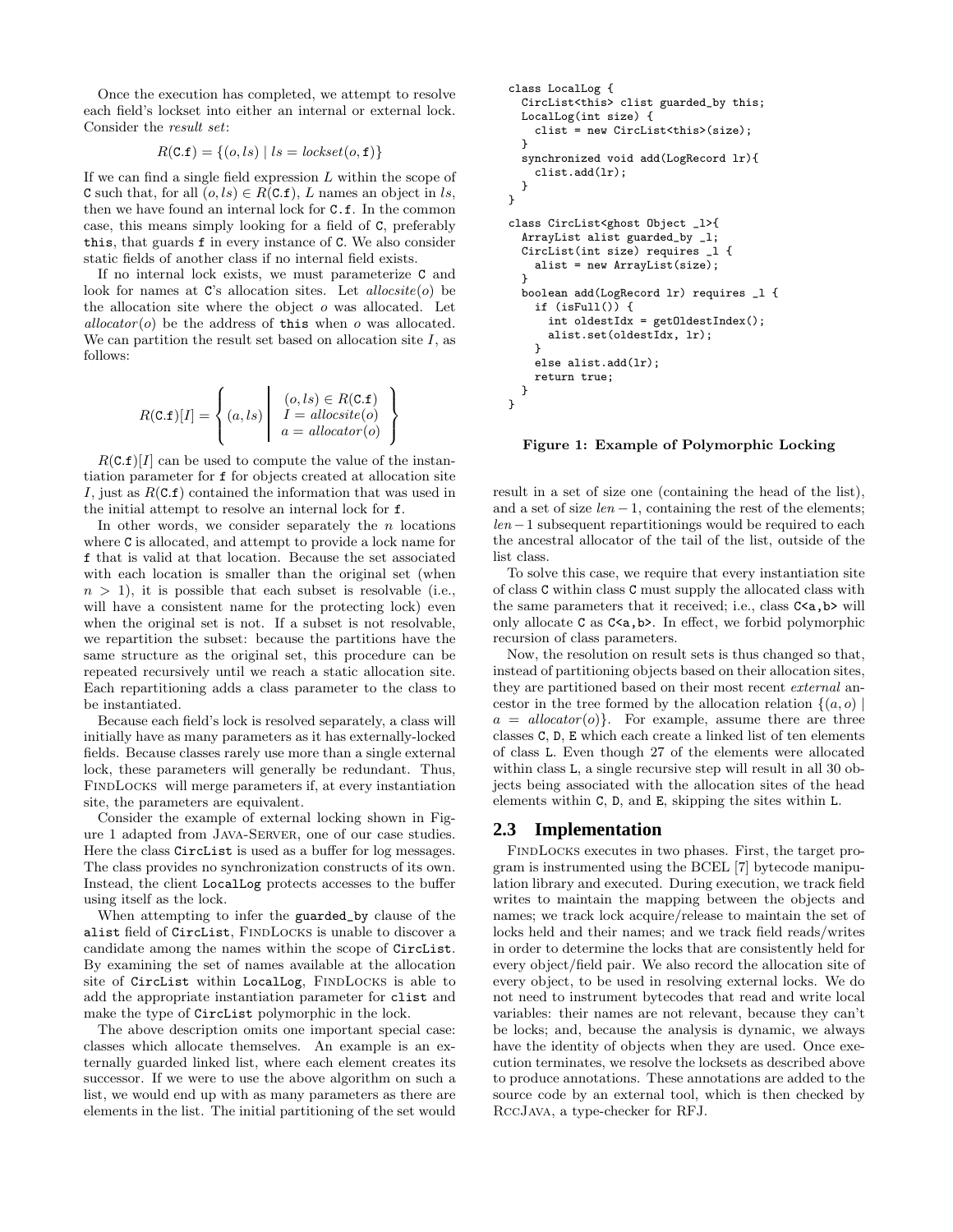It should be noted that most JVMs make strong assumptions with regard to the layout of the certain core classes, particularly those in the the java.lang package. Our technique involves instrumenting all application code and, only where permissible, instrumenting library classes. We have found that in certain situations it is not straightforward to instrument packages such as java.util since there exist circular dependencies from this package to other packages such as java.lang which may not be modified. To avoid this problem, core library classes could be annotated manually; this would only need to be done once. In the description of our experiments that follow the exact set of instrumented classes will be noted.

## **3. EXPERIMENTAL RESULTS**

In this section, we describe our experience using FIND-Locks on a number of Java programs. We present the runtime overhead of running FINDLOCKS. Next we address the accuracy, expressiveness and completeness of the annotations emitted by FindLocks. Finally, we describe our experience using our tool on a large program.

#### **3.1 Sample Programs**

Table 1 lists our benchmark programs, with relevant statistics in the first two columns. Classes refers to the number of classes that were instrumented. The numbers in parentheses indicate the number of library classes that were instrumented. LOC is the number of non-comment non-blank lines of code.

The programs ELEVATORS1 and ELEVATORS2 were written by students at the University of Maryland as part of CMSC433, a course in object-oriented programming. They simulate the scheduling of elevators in a building. Each program came with its own test cases that ran various simulations. For both ELEVATORS programs we were able to instrument the 152 classes that form the java.util library.

The program Proxy-Cache was adapted from a program developed at the Technion, Israel Institute of Technology. It consists of an HTTP proxy that runs on a local server. It also provides content caching. Our test cases consisted of stressing Proxy-Cache with concurrent requests using HTTPERF  $[19]$ .

WEBLECH is a small web-crawler that was adapted from a program developed at MIT. To test WEBLECH we had it perform a depth 1 crawl from the University of Maryland home page.

Java-Server is small HTTP server that was developed at the University of Maryland. The program came with its own test cases that consisted of placing about 50 requests to the server.

#### **3.2 Runtime Overhead**

In Table 1 the column Orig refers to the maximum memory and elapsed time consumed by the program prior to instrumentation. The columns labeled Instr refers to the resources consumed by the instrumented program. The Annot columns refer to the resources consumed while annotating the source-code with the results of the inference. In each case, the numbers represent the median value from ten trials. The variation is not appreciable. These measurements were performed on a 2 GHz Pentium 4 with 750MB of RAM.

In each of these cases the overhead incurred by the instrumented code is within acceptable limits. While the resources used by the annotation phase may appear extravagant, it should be noted that this phase can easily be integrated into the RccJava framework. The cost of annotation can thus be amortized against the cost of analysis performed by RccJava. We report the expense of the annotation phase only for completeness.

#### **3.3** FindLocks **and** RccJava

Table 2 describes the results of running RccJava on the annotated programs. The column Classes shows the number of classes that were actually annotated. Classes contain no annotations if either the test cases did not cover the class, or sometimes if the class contains no fields. The column Auto refers to the number of annotations that were added automatically by FINDLOCKS. In a few cases we were required to add annotations manually. These are recorded in the column Manual. The section of the table labeled Rcc Warnings classifies the type of warnings issued by RccJava when run on the annotated programs. Thl represents spurious race condition warnings about fields that are in fact thread local, or are read-only. The column Final records RccJava warnings about the use of locks that are not final expressions. These are spurious warnings too since, in each case, the lock expressions though not final expressions are actually constants. The column Race records warnings about real race conditions.

It is clear from the table that the overwhelming majority of warning issued by RccJava refer to thread local fields. Our analysis is able to easily discover when a field is accessed only by a single thread, or if the field, after initialization, is a read-only field. Furthermore, FINDLOCKS notes in particular the case where an object is constructed by one thread and is then handed off to another thread. In each of these cases FindLocks annotates the source with comments (invisible to RccJava) that assists the user in classifying Rcc-Java warnings as spurious or genuine. These results reflect the weakness of the RFJ type system's handling of threadlocal data. A more advanced type system would be able to check these usages [8, 16].

The dynamic analysis also assists the user in ignoring RccJava warnings about non-final expressions used as locks. The read-only annotations added by FINDLOCKS help the user to confirm that lock expressions are constant. This was particularly useful in the case of WEBLECH. Again, a stronger static analysis would be able to check these cases.

Manual annotations were added in some cases to suppress some warnings. For example, RccJava (optionally) assumes that the this lock is held during object construction in order to allow for common initialization patterns; this is sound if the constructor does not allow this to escape. However, Elevators1 uses a dummy object as a mutex instead of synchronizing on this. Thus in the constructor of the object RccJava issues warnings about the mutex not being held, since it only assumes that constructors hold the this lock. Despite adding the annotation to escape these warnings Elevators1 fails to typecheck under RccJava because it contains a real race condition. This race condition is also detected by FINDLOCKS. In this case, FINDLOCKS adds a comment to the field noting the problem.

Elevators2 uses an external synchronization mechanism to guard instances of java.util.HashSet. That is, there is a field elevators of type HashSet and each access to this field is protected by obtaining a lock external to the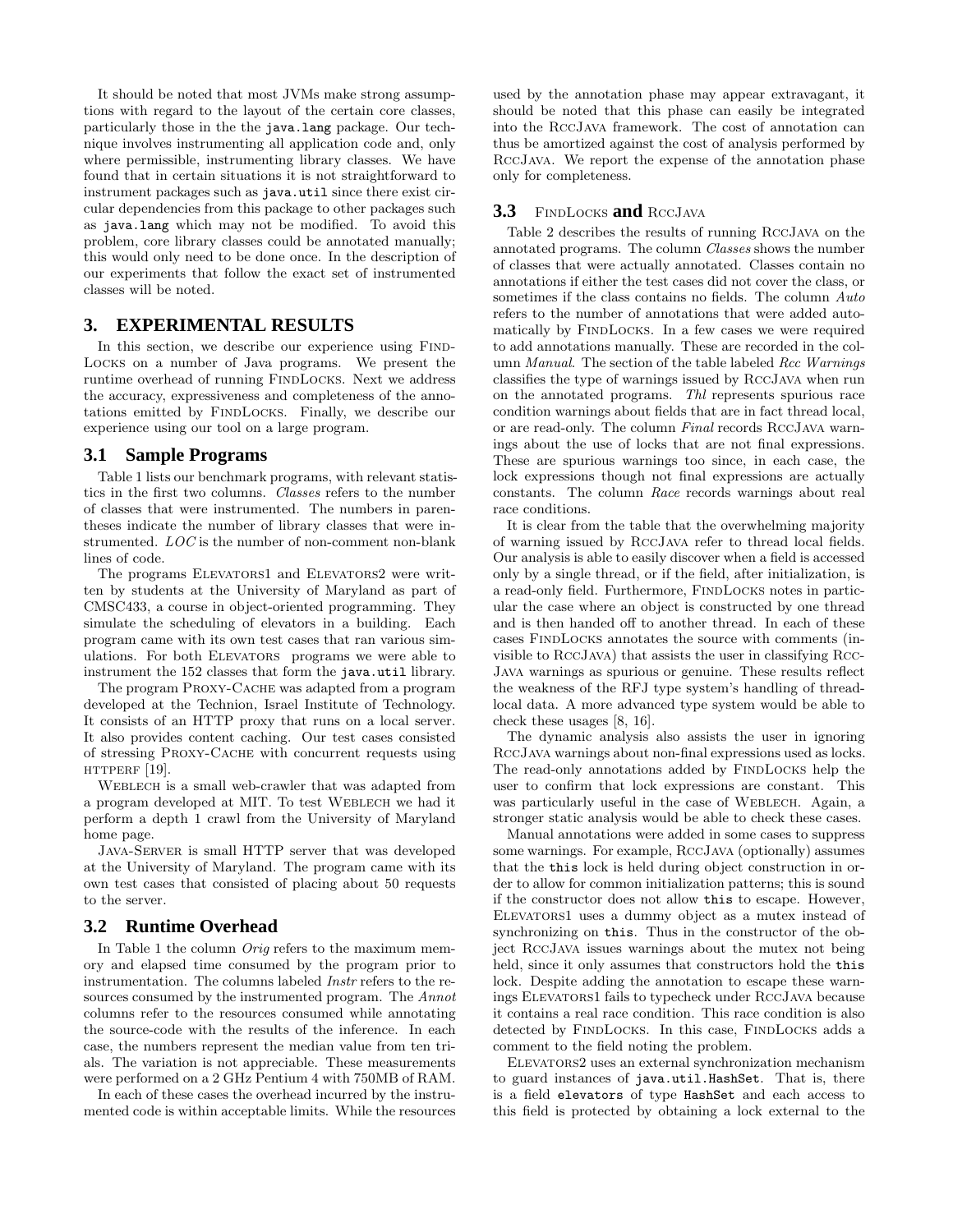| Program            | Classes   | LOC  | Memory (MB) |       |       | Time (sec) |                        |       |
|--------------------|-----------|------|-------------|-------|-------|------------|------------------------|-------|
|                    |           |      | Orig        | Instr | Annot | Orig       | $\operatorname{Instr}$ | Annot |
| ELEVATORS1         | $4(+152)$ | 567  | 8.8         | 48.1  | 110   | 8.9        | 10.0                   | 23.0  |
| ELEVATORS2         | $4(+152)$ | 408  | 8.7         | 46.6  | 112   | 8.4        | 10.2                   | 22.6  |
| PROXY-CACHE        |           | 1218 | 12.0        | 49.7  | 112   | 9.8        | 21.4                   | 14.9  |
| WEBLECH            | 12        | 1306 | 33.1        | 48.7  | 127   | 17.5       | 18.8                   | 20.3  |
| <b>JAVA-SERVER</b> | 36        | 1768 | $10.3\,$    | 37.4  | 126   | 7.0        | 7.9                    | 15.2  |

Table 1: Runtime Overhead for FINDLOCKS

| Program            | Annotations | <b>Rcc Warnings</b> |        |     |       |      |      |
|--------------------|-------------|---------------------|--------|-----|-------|------|------|
|                    | Classes     | Auto                | Manual | Thl | Final | Race | Oth. |
| ELEVATORS1         |             | 26                  |        |     |       |      |      |
| ELEVATORS2         |             | 27                  |        |     |       |      |      |
| PROXY-CACHE        |             | 69                  |        | 15  |       |      |      |
| Weblech            |             | 52                  |        | 30  | 10    |      |      |
| <b>JAVA-SERVER</b> |             | 59                  |        |     |       |      |      |

#### Table 2: Checking Annotated Programs

scope of the HashSet. FINDLOCKS infers that HashSet has a type that is polymorphic in the type of the lock. FIND-Locks correctly annotates the java.util.HashMap field of the HashSet field as being guarded by the lock parameter. Furthermore, an inner class of HashMap, HashMap.Entry is also parameterized by the same lock parameter. (This is why ELEVATORS2 annotates six classes: three are from the program itself, and two are from the standard library.)

Java-Server also uses a similar external synchronization construct as described in Section 2.2. Two manual annotations were required to handle a class that was not executed by our test cases.

We were able get PROXY-CACHE to type check without any further annotations. RccJava does, however, issue warnings regarding a two fields of array type. The contents of the array are read-only expressions and do not require any synchronization.

Attempting to type-check Weblech reveals another limitation of RccJava. The code in Figure 2 is illegal in Rcc-Java: even though every access to the field Spider.q is guarded by Spider.q, it is not possible to instantiate the lock parameter of the DownloadQueue object with Spider.q. Using a separate mutex allows the lock parameter to be instantiated correctly.

WEBLECH also reveals a problem associated with subtyping of methods in the presence of requires annotations. The DownloadQueue object overrides the Object.toString() method in which it accesses all its fields. But annotating the overridden method with a requires clause that contains the lock parameter is illegal since required lock sets on function types are contravariant with regard to subtyping. Thus, an assertion that the lock was held was added to handle this case.

#### **3.4 Scaling to Large Programs**

We also ran FINDLOCKS on  $HSQL^2$ , an open-source, JDBCcompliant database. HSQL consists of 260 classes and about 55000 lines of code. Unfortunately, we did not have access to a comprehensive test-suite for the application. Instead, we devised a simple test program that spawned a large number of threads and repeatedly performed simple queries on the database.

```
class Spider {
  DownloadQueue<q> q guarded_by q;
  Spider() {
    q = new DownloadQueue<q>();
  }
  URL nextURL(){
    synchronized(q) {
      return q.nextURL();
    }
 }
}
class DownloadQueue<ghost Object _l>{
  ArrayList urls guarded_by _l;
  DownloadQueue() requires _l {
    alist = new ArrayList();
  }
  URL nextURL() requires _l {
    return urls.remove(0);
  }
  String toString() requires _l {
    return urls.toString();
 }
}
```
Figure 2: Illegal Code snippet from WEBLECH

 $^{2}$ http://hsqldb.sourceforge.net/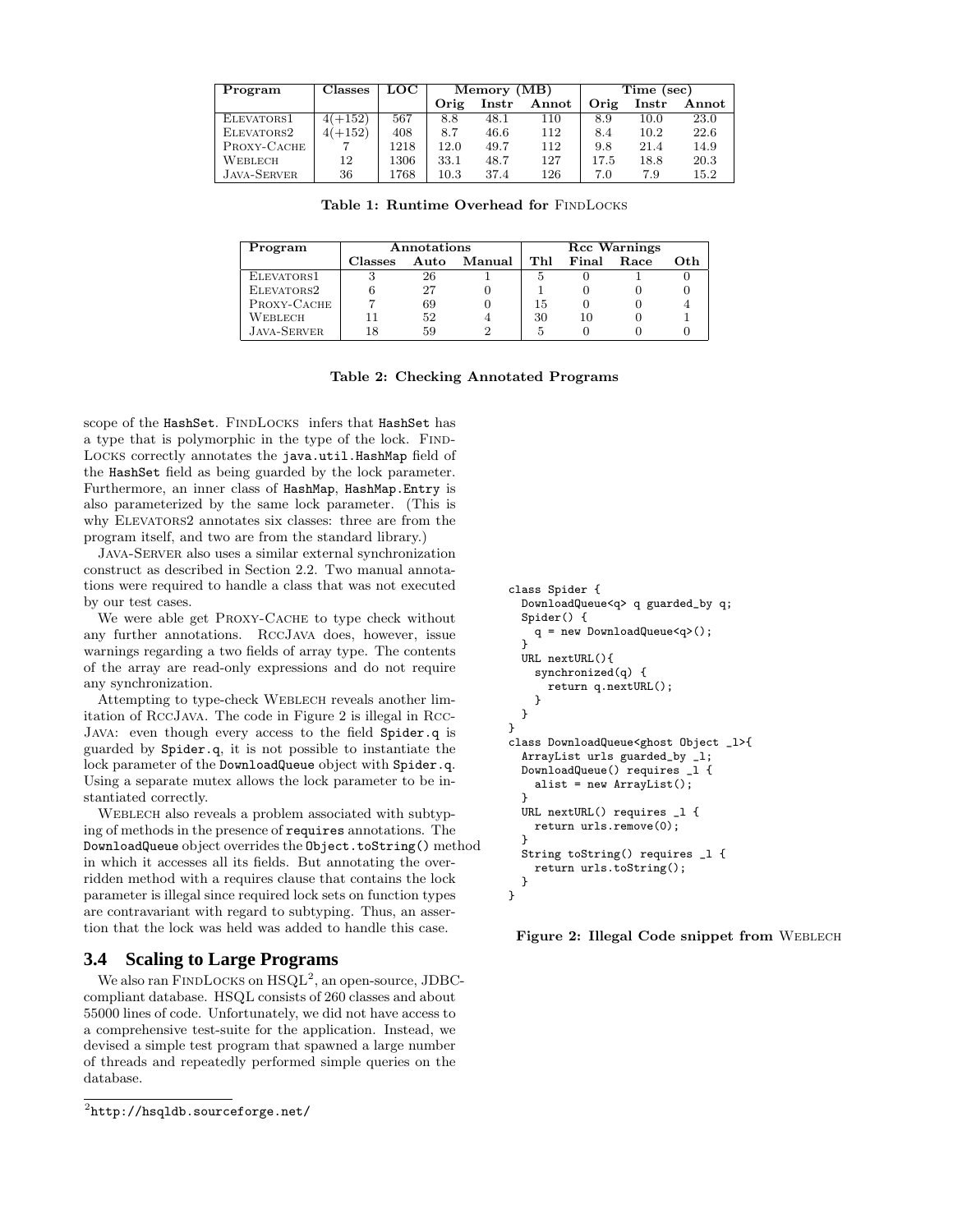We found both the runtime overhead as well as the annotation overhead to be acceptable. However, the accuracy of the annotations that were inserted were greatly undermined by the extreme simplicity of the test case. Our test case only managed to cover some 90 out of the 260 classes. The annotations generated are thus skewed with respect to the particular execution trace that the instrumented program generated.

A large number of the 208 warnings issued by RccJava were with regard to fields that were marked thread local by FIND-Locks. While the inability to handle thread-local fields is an obvious limitation of RccJava, the accuracy of the annotations generated by FINDLOCKS is also questionable. As with any dynamic analysis, FINDLOCKS is limited to drawing unsound conclusions about the program based only on the executions that the analysis has witnessed. A stronger type system is needed in this case.

In light of this experience, it becomes clear that our approach is most likely to succeed when it complements a thorough testing regime. Achieving a good degree of code coverage is essential to inferring correct lock relationships from program traces.

## **4. RELATED WORK**

Our approach is an example of what we call a dynamicstatic analysis, in which dynamically-gathered information is used to support or improve a static analysis. Ernst's Daikon tool [11] infers simple invariants between variables in a program through run-time profiling. Nimmer and Ernst [20, 21] showed that many of the inferred invariants could be proven sound using a theorem prover. In their approach, dynamically-determined invariants are part of a candidate set, and the theorem prover removes those invariants that it cannot prove. Specification mining [4] is a technique for automatically discovering sequencing and data constraints on API calls. The information may be useful for a static verification tool. The most common example of dynamic-static analysis is profile-directed compilation [5, 6, 22, 25]. In this case, generated code is improved by considering run-time profiles. This is a matter of performance, not correctness, so poor profiling information will not cause the program to produce the wrong answers.

A wide variety of type-checking systems have been developed for preventing possible race conditions. However, we know of only two approaches that infer types for such systems, to relieve the annotation burden on the programmer. Houdini [14] is a self-described annotation assistant that statically generating sets of candidate annotations based on domain knowledge. Houdini was applied to a simplified version of race-free Java [13]. Unfortunately, Houdini does not support external (polymorphic) locks, restricting the set of programs for which it can infer types.

Concurrently with us, Agarwal and Stoller [1] developed a dynamic inference algorithm for the Parameterized Race-Free Java (PRFJ) [8] type system. Their algorithm is similar to ours in many respects. One difference is that it is not fully context-sensitive in that it handles polymorphic instantiation, but not polymorphic generalization. In particular, it assumes that either a class has a single lock parameter, or if the class has multiple parameters then the user has annotated it as such. With the knowledge of these lock parameters, their algorithm can infer how to most appropriately instantiate them. Our algorithm not only instantiates lock parameters, but can infer them as well by maintaining an allocation map between an object and the object that allocated it. This allows us to generalize (or "resolve" using our terminology) to arbitrary depth in the allocation chain, creating as many parameters as needed. This is particularly useful for library-like functions, like the CircList class we used as an example, which may wish to admit a variety of locking patterns. Agarwal and Stoller's algorithm handles some advanced features of PRFJ not present in RFJ, such as unique and read-only objects. It would be interesting to carefully consider how the two approaches could be combined, as we discuss below.

## **5. CONCLUSIONS**

Our experience thus far leads us to believe that dynamic analysis can usefully perform annotation inference. Since programmers typically write tests for their programs, dynamic annotation inference imposes only a small burden, and adds value by proving sound properties, in our case the absence of race conditions, based on collected traces. Indeed, our tool inferred the majority of annotations needed for idioms RFJ could check. Moreover, a number of applications made use of external locking, and our approach correctly parameterized classes to express this fact, an improvement over past work [1, 14].

However, our experience has exposed two limiting factors in the technique:

1. In general, a given static analysis may not be able to verify properties easily detected by dynamic analysis. For example, RFJ does not support treating classes as thread-local on a per-field basis. It also cannot check temporal shifts in protection, such as an object that is thread-local at first, but later becomes read-only or shared and locked. Our dynamic tool discovered these situations easily, but the static analysis could not check them.

The solution is to develop a stronger complementary static checking system. Indeed, PRFJ fixes the first problem, and, to a limited degree, the second, by allowing uniquely referenced objects to be unguarded. This is sufficient to allow hand-offs between threads, which are supported in RFJ only by escapes from the type system. (Other idioms, such as barrier synchronization, remain uncheckable.) The type inference algorithm for PRFJ developed by Agarwal et al. [1] is able to indicate uniquely referenced objects (using a complementary static algorithm described in [3]). An immediate possibility for future work is to develop an inference algorithm for PRFJ that combines this ability with our algorithm's ability to infer multiple owner parameters, which are analogous to external locks in RFJ.

A more ambitious approach would be to develop a more sophisticated type system which requires more annotations, since we have a tool to assist with annotation inference. For example, dynamic analysis can easily and efficiently capture the program execution paths for which a safety property holds. To make best use of this information, our static checking system should be path sensitive. Type systems with intersection-, union-, and dependent types can describe path-sensitive properties. Since (static) type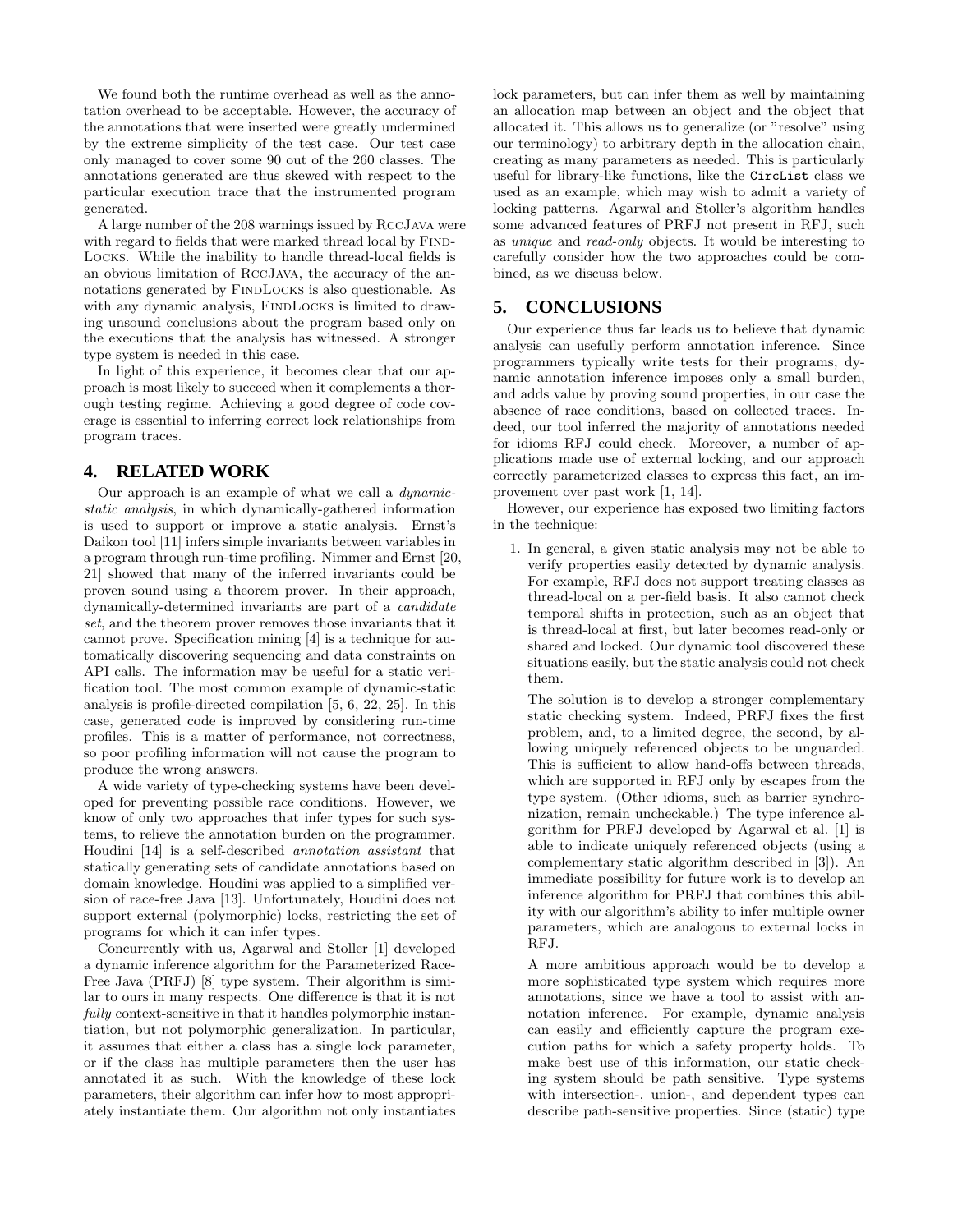inference in such a system is generally undecidable, dynamic path information will supply needed annotations.

2. A large program may only execute a portion of its code during common usage, and thus a dynamic tool may not generate annotations for the entire program. This was a problem for HSQL.

We believe that the right approach to this problem, beyond having more comprehensive tests, is to have the dynamic analysis "add value" to a more traditional static inference system. This is similar to the idea of profile-directed compilation [5, 22]. In this case, generated code is improved by considering run-time profiles. In our case, candidate annotations could be generated both statically and dynamically, and checked for soundness in the style of Houdini [13, 14]. One challenge would be the effective handling of class parameterization.

An interesting avenue of future work is to evaluate, under a variety of metrics, when the technique of applying dynamic analysis to aid sound static analysis makes sense. In general, the fact that a property is satisfied by some set of executions does not imply that the property holds for the entire program. However, in our work the guarded-by relation discovered by the dynamic instrumentation can frequently be proved sound for the whole program. The interesting question is when and why this is the case. While work has been done to characterize the computability classes of runtime analysis as compared to static analysis [17, 24], little has been done to explore the two at the level of actual programs. For example, Ernst [11] has found that dynamicallyinferred properties sometimes hold statically, but does little to explain why. We intend to consider program traces and programs that induce them, following abstract interpretation [9].

## **6. REFERENCES**

- [1] Rahul Agarwal and Scott D. Stoller. Type Inference for Parameterized Race-Free Java. In Proceedings of the Fifth International Conference on Verification, Model Checking and Abstract Interpretation, volume 2937 of Lecture Notes in Computer Science, Venice, Italy, January 2004. Springer-Verlag.
- [2] Alexander Aiken, Manuel Fähndrich, Jeffrey S. Foster, and Zhendong Su. A Toolkit for Constructing Typeand Constraint-Based Program Analyses. In Xavier Leroy and Atsushi Ohori, editors, Proceedings of the Second International Workshop on Types in Compilation, volume 1473 of Lecture Notes in Computer Science, pages 78–96, Kyoto, Japan, March 1998. Springer-Verlag.
- [3] Jonathan Aldrich, Valentin Kostadinov, and Craig Chambers. Alias Annotations for Program Understanding. In Proceedings of the 17th ACM SIGPLAN Conference on Object-oriented Programming Systems, Languages, and Applications, pages 311–330, October 2002.
- [4] Glenn Ammons, Rastislav Bodik, and James R. Larus. Mining specifications. In Proceedings of the 29th Annual ACM SIGPLAN-SIGACT Symposium on

Principles of Programming Languages, pages 4–16, Portland, Oregon, January 2002.

- [5] Glenn Ammons and James R. Larus. Improving data-flow analysis with path profiles. In Proceedings of the 1998 ACM SIGPLAN Conference on Programming Language Design and Implementation, pages 72–84, Montreal, Canada, June 1998.
- [6] Thomas Ball and James R. Larus. Optimally profiling and tracing programs. In Proceedings of the 19th Annual ACM SIGPLAN-SIGACT Symposium on Principles of Programming Languages, pages 59–70, Albuquerque, New Mexico, January 1992.
- [7] Bytecode engineering library. http://jakarta.apache.org/bcel/.
- [8] Chandrasekhar Boyapati and Martin Rinard. A Parameterized Type System for Race-Free Java Programs. In Proceedings of the 16th ACM SIGPLAN Conference on Object-oriented Programming Systems, Languages, and Applications, pages 56–69, November 2001.
- [9] Patrick Cousot and Radhia Cousot. Abstract Interpretation: A Unified Lattice Model for Static Analysis of Programs by Construction or Approximation of Fixpoints. In Proceedings of the 4th Annual ACM SIGPLAN-SIGACT Symposium on Principles of Programming Languages, pages 238–252, 1977.
- [10] Dawson Engler and Ken Ashcraft. Racerx: effective, static detection of race conditions and deadlocks. In Proceedings of the 19th ACM Symposium on Operating Systems Principles, pages 237–252, Bolton Landing, New York, October 2003.
- [11] Michael D. Ernst, Jake Cockrell, William G. Griswold, and David Notkin. Dynamically Discovering Likely Program Invariants to Support Program Evolution. IEEE Transactions on Software Engineering, 27(2):99–123, February 2001.
- [12] Cormac Flanagan and Stephen N. Freund. Type-Based Race Detection for Java. In Proceedings of the 2000 ACM SIGPLAN Conference on Programming Language Design and Implementation, pages 219–232, Vancouver B.C., Canada, June 2000.
- [13] Cormac Flanagan and Stephen N. Freund. Detecting race conditions in large programs. In Proceedings of the ACM SIGPLAN/SIGSOFT Workshop on Program Analysis for Software Tools and Engineering, pages 90–96, Snowbird, Utah, June 2001.
- [14] Cormac Flanagan and K. Rustan M. Leino. Houdini, an Annotation Assitant for ESC/Java. In J. N. Oliverira and Pamela Zave, editors, FME 2001: Formal Methods for Increasing Software Productivity, International Symposium of Formal Methods, number 2021 in Lecture Notes in Computer Science, pages 500–517, Berlin, Germany, March 2001. Springer-Verlag.
- [15] Cormac Flanagan, K. Rustan M. Leino, Mark Lillibridge, Greg Nelson, James B. Saxe, and Raymie Stata. Extended Static Checking for Java. In Proceedings of the 2002 ACM SIGPLAN Conference on Programming Language Design and Implementation, pages 234–245, Berlin, Germany, June 2002.